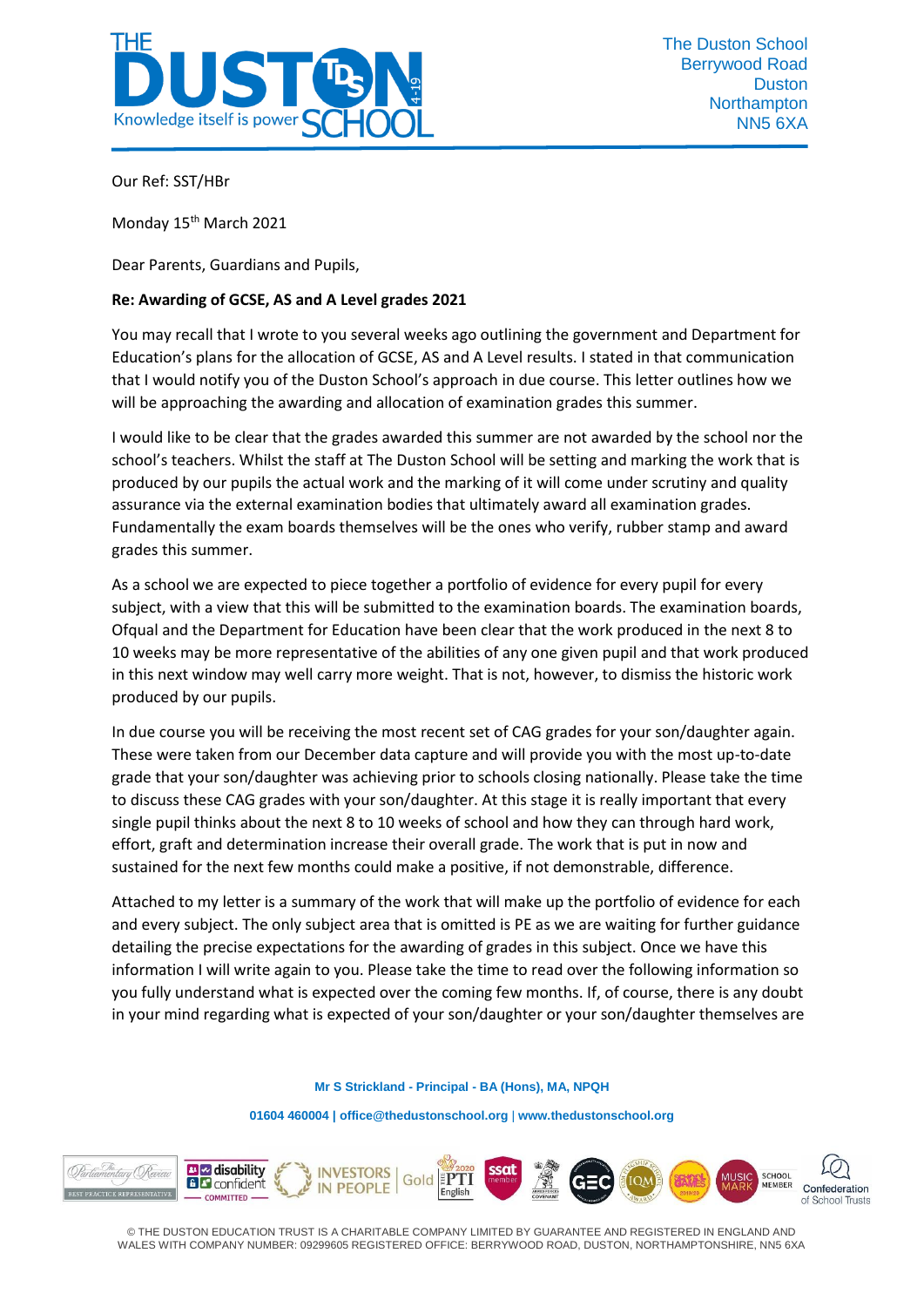

not sure then please contact their class teachers or encourage your son/daughter to speak directly to them.

I wish every pupil the greatest success over the next few months and now is the time to demonstrate the resilience and aspiration to really succeed.

Yours faithfully,

 $k \sim$ 

Mr Strickland

Principal

## **Art & Design Faculty**

#### **Hair & Beauty**

Hair and Beauty grades will be calculated using a combination of coursework and classroom assessment. Students have already completed three of the four units for this course and these grades have already been verified by the exam board (VTCT). The last unit is due to be completed in school, ready for submission to VTCT for marking and moderation. However, this unit will now be teacher assessed and not submitted to VTCT. The grade for this final unit will be calculated using historic grades for coursework already completed and coursework that has been partially completed by students for the last unit.

#### **Hospitality & Catering**

The grade for Hospitality and Catering will be awarded in several ways. Students have all completed their coursework, which has been marked in accordance with the exam boards marking scheme. The students have also completed their practical exam, which will be marked in the same way. As there is no theory exam the students will be graded on previous work completed, such as tests, homework and previous engagement that has taken place throughout the course

#### **Design & Technology**

Grades will be given to students based on the marks awarded from the 6 sections of their Major NEA Project and their level of engagement and focus, over time. Additionally, students will undertake tests based on AQA resources and past papers to assess their knowledge and understanding of the theoretical aspects of D&T.

**Mr S Strickland - Principal - BA (Hons), MA, NPQH**

**01604 460004 [| office@thedustonschool.org](mailto:office@thedustonschool.org)** | **[www.thedustonschool.org](http://www.thedustonschool.org/)**

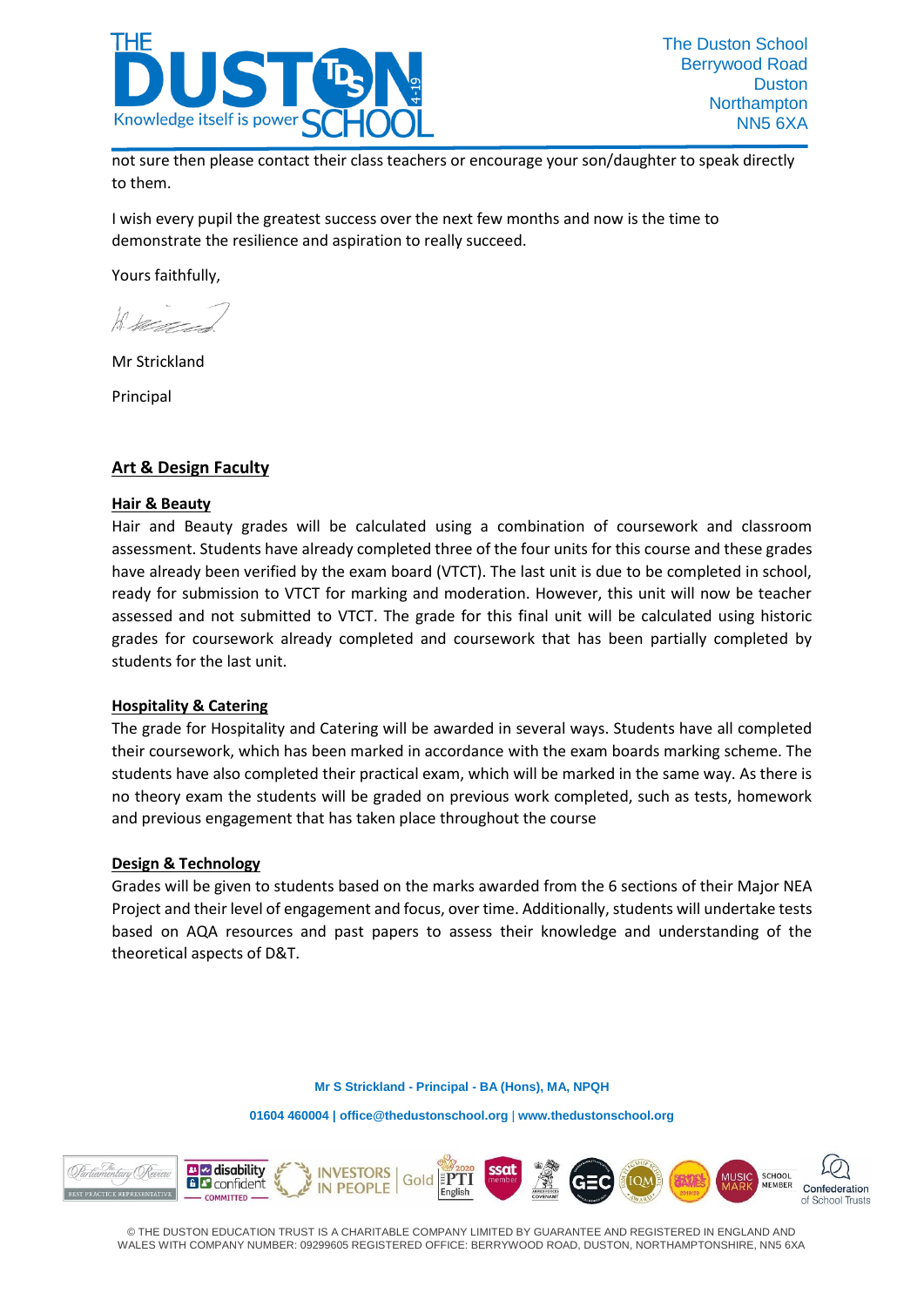

## **Art & Graphics**

Students will be assessed on their coursework only, using the four assessment objectives set by AQA. All students will need to complete at least one unit of work for this component, some students will still be able to complete two units of work due to the levels of engagement during remote learning. Students will be judged primarily on the quality of work, and whether their coursework shows sufficient evidence of meeting each of the assessment objectives.

### **Art & Photography**

### **Year 13**

During Year 13, students have been undertaking a specific personal investigation into a chosen area of interest.

Students will be assessed against Exam Board set criteria on this component using the four assessment objectives. Within this, students will be required to evidence a practical portfolio of work and a supporting written component of between 1000 and 3000 words.

### **Computing, Business and IT Faculty**

## **Computing**

### **Year 11**

In Computer Science we are discontinuing with the delivery of content and focusing on the consolidation of learning and gathering of evidence for grading. We will be conducting 6 short tests on the 6 units of work that have been covered. Each topic will be revised throughout the week culminating in a short topic test at the end of the week. Topic tests will be written, for theoretical content and practically assessed for some programming content. A combination of the above mentioned tests, tests from year 10 and tests from the start of year 11 will be used to generate a grade for each student.

#### **Year 12**

In Computer Science we are discontinuing with the delivery of content and focusing on the consolidation of learning and gathering of evidence for grading. We will be conducting 6 short tests on the 8 units of work that have been covered. Each topic will be revised throughout the week culminating in a short topic test at the end of the week. Topic tests will be written, for theoretical content and practically assessed for some programming content. A combination of the above mentioned tests and tests from the start of year 12 will be used to generate a grade for each student.

#### **Year 13**

In Computer Science we are discontinuing with the delivery of content and focusing on the consolidation of learning and gathering of evidence for grading. We will be conducting 6 short tests on the 8 units of work that have been covered. Each topic will be revised throughout the week

**Mr S Strickland - Principal - BA (Hons), MA, NPQH**

**01604 460004 [| office@thedustonschool.org](mailto:office@thedustonschool.org)** | **[www.thedustonschool.org](http://www.thedustonschool.org/)**

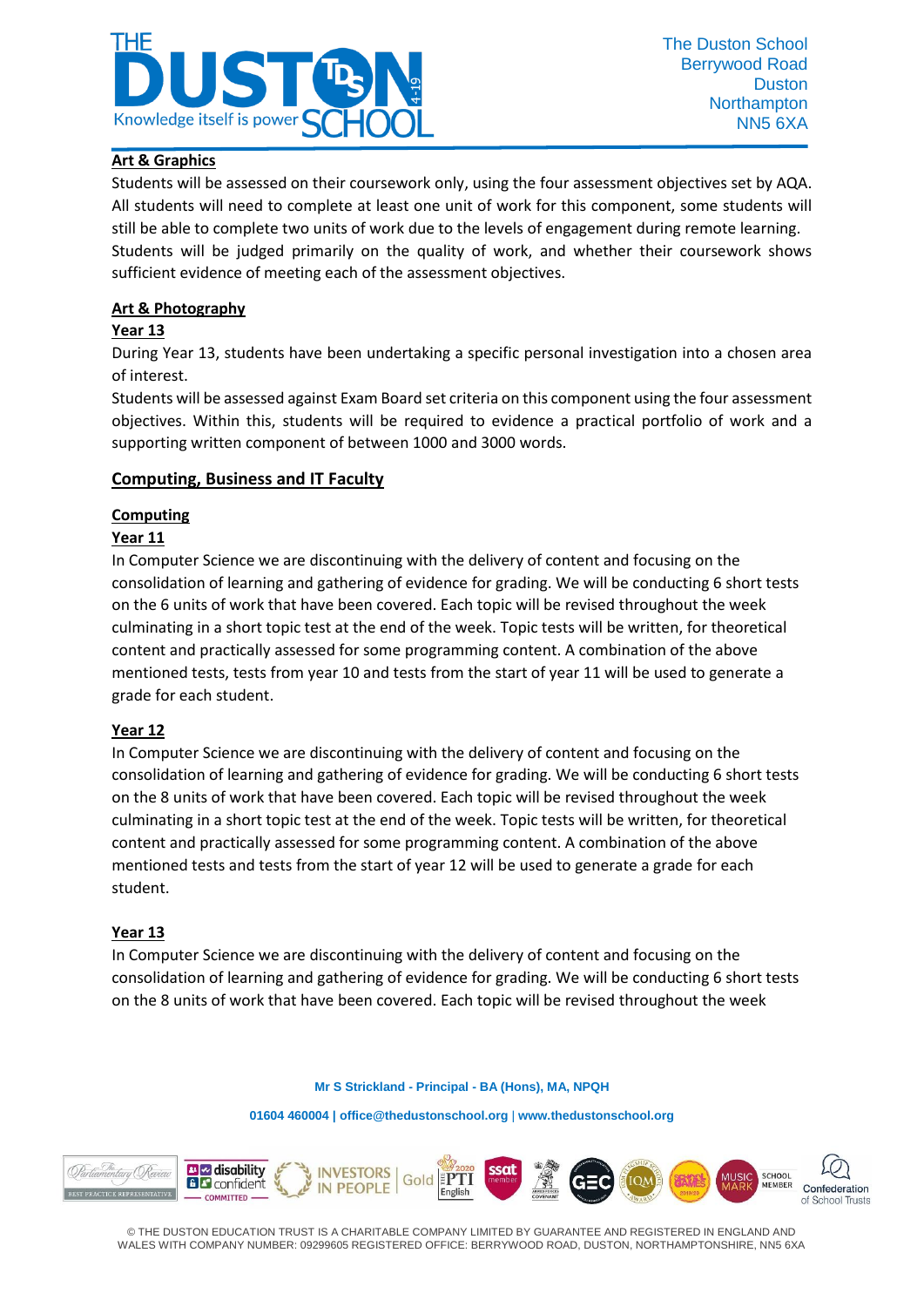

Culminating in a short topic test at the end of the week. Topic tests will be written, for theoretical content and practically assessed for some programming content. Students will continue with their project and the completed project will be assessed internally. A combination of the above mentioned tests, tests from year 12 and tests from the start of year 13 along with the project will be used to generate a grade for each student.

# **IT**

## **Year 11**

In BTEC Digital Information Technology the students will continue with coursework, which comprises 20% of their grade, as that is the only part left of the course. The exam and coursework, comprising 60% and 20% respectively, has been banked from last year. As it stands the coursework, being worked on now, will be externally moderated via the SV (Standards Verifier). With this in mind, it is business as usual.

## **Year 13**

In Cambridge Technicals, students will continue with their coursework as usual. Coursework will be internally assessed and graded. Students have banked grades from year 12 which will be combined coursework grades to generate an overall grade for IT. Therefore our focus is on the swift completion of all coursework and creation of digital content.

## **Business**

**Year 11**

## **GCSE Edexcel Business**

In order to allocate a GCSE grade for Business, students will complete a series of mini assessments during lesson time. These will consist of exam style questions, including multiple choice, some calculations and longer style responses.

We will consider all data from year 10 and year 11. Students have also completed a mock style paper in the Christmas term which will be taken in to account.

We will be allocating the GCSE grades for Business after gathering a portfolio of evidence of work that the students have completed during the course of their GCSE studies and reviewing these pieces of work to determine an overall GCSE grade.

## **Year 13**

## **BTEC Business extended certificate**

Students completing a BTEC in Business will complete a series of mini assessments based on topic areas covered in Personal and Business finance.

Students also completed a mock paper in the Christmas term which will also be taken in to consideration.

#### **Mr S Strickland - Principal - BA (Hons), MA, NPQH**

**01604 460004 [| office@thedustonschool.org](mailto:office@thedustonschool.org)** | **[www.thedustonschool.org](http://www.thedustonschool.org/)**

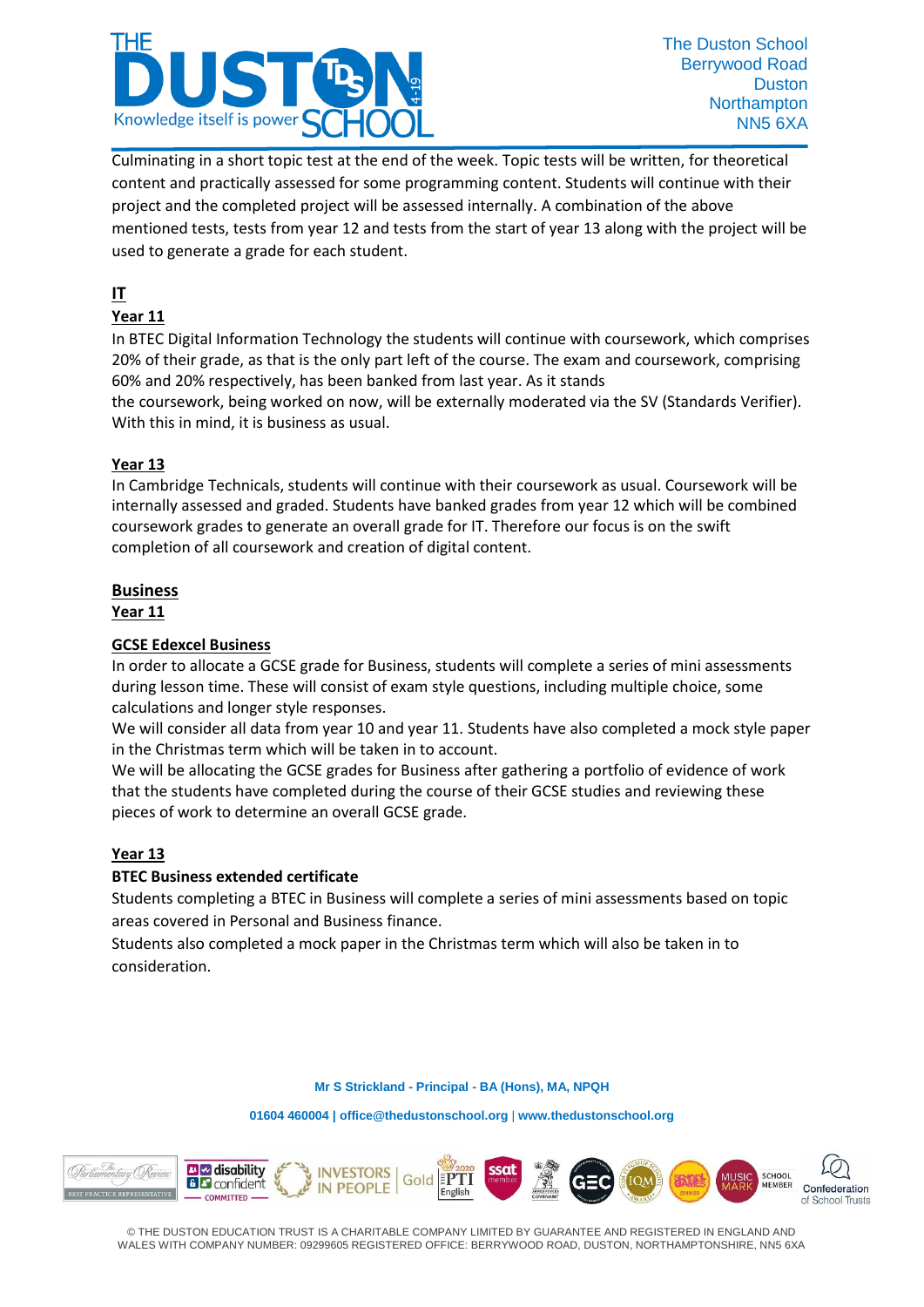

### **English Faculty**

### **GCSE English Language**

Evidence informing teacher assessments will come primarily from a portfolio of work that will be spread over the next eight weeks. This work will comprise of partial exam papers and students will be given guidance on the specific types of questions they will be assessed on. The content / topics that students will be assessed on will be on material of the course content and also covers at least two thirds of the curriculum content they would have been assessed on in normal exam circumstances. Students will be assessed using fiction and non-fiction extracts from the 19<sup>th</sup> and  $21<sup>st</sup>$  century, as outlined in the AQA exam specification. Included within the portfolio will be a piece of work completed on an externally moderated platform, to further standardize our approach. If required to further evidence working standards, previous results of class assessments will also be used to come to a holistic judgement on a final grade. Students will need to submit physical copies of previous marked work which will be part of an evidence portfolio in the eventuality of an appeal.

#### **GCSE English Literature**

Evidence informing teacher assessments will come primarily from a portfolio of work that will be spread over the next eight weeks. This work will comprise of partial exam papers and students will be given guidance on the specific types of questions they will be assessed on. The content / topics that students will be assessed on will be on material of the course content and covers at least two thirds of the curriculum content they would have been assessed on in normal exam circumstances. Students will be assessed using the following texts studied: An Inspector Calls and the AQA Power and Conflict poetry anthology. Included within the portfolio will be a piece of work completed on an externally moderated platform, to standardise our approach. If required to further evidence working standards, previous results of class assessments will also be used to come to a holistic judgement on a final grade. Students will need to submit physical copies of previous marked work which will be part of an evidence portfolio in the eventuality of an appeal.

#### **AS/A Level English**

Remaining content will be taught so the course is complete by Easter. Evidence informing teacher assessments will come primarily from a portfolio of work that will be spread over the next eight weeks. This work will comprise of partial exam papers and students will be given guidance on the specific types of questions they will be assessed on. The content / topics that students will be assessed on will be on material that has been taught over the duration of the course and covers at least two thirds of the curriculum content they would have been assessed on in normal exam circumstances. If required to further evidence working standards, previous results of class assessments will also be used to come to a holistic judgement on a final grade. Students will need to submit physical copies of previous marked work which will be part of an evidence portfolio in the eventuality of an appeal.

**Mr S Strickland - Principal - BA (Hons), MA, NPQH**

**01604 460004 [| office@thedustonschool.org](mailto:office@thedustonschool.org)** | **[www.thedustonschool.org](http://www.thedustonschool.org/)**

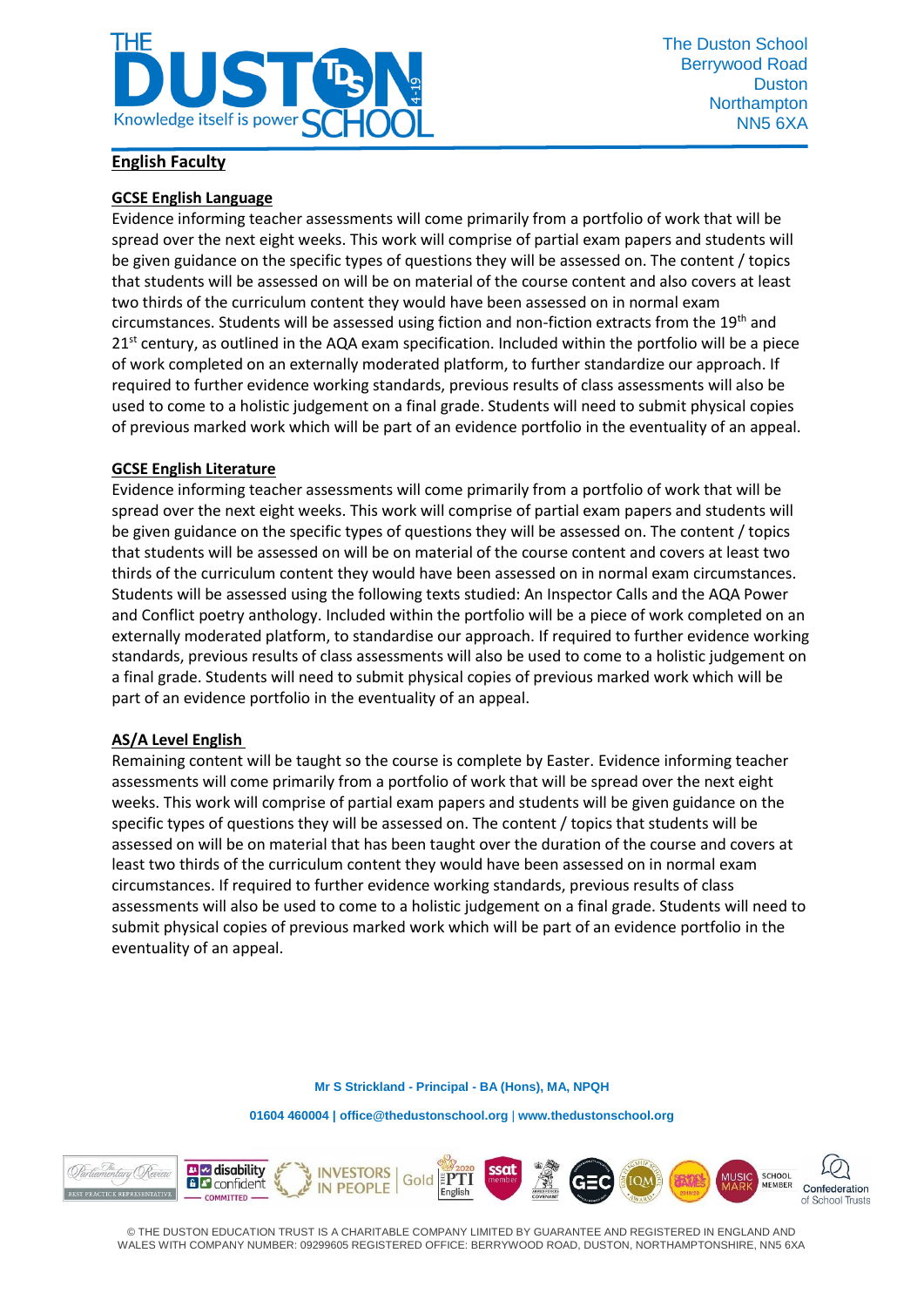

#### **GCSE Media**

Your child's grade will be arrived at considering the following pieces of evidence: coursework folders, mock results and classwork. This means that the quality of work in their workbooks and in their exercise books will be considered. In class mini tests will be set to assess the knowledge of all nine of the topics which the students have studied.

#### **GCSE Film**

Your child's grade will be arrived at considering the following pieces of evidence: coursework folders, mock results and classwork. This means that the quality of work in their workbooks and in their exercise books will be considered. In class mini tests will be set to assess the knowledge of all 6 of the films which the students have studied.

#### **Y12 Media**

Your child's grade will be arrived at considering the following pieces of evidence: coursework folders, mock results and responses to essay questions which they have written throughout the year. In the final half term, your child will be given further opportunities to write essay responses on the final units studied.

#### **Y13 Media**

Your child's grade will be arrived at considering the following pieces of evidence: coursework folders, mock results and responses to essay questions which they have written throughout the year. In the final half term, your child will be given further opportunities to write essay responses on the final units studied.

#### **Geography**

#### **GCSE Geography**

For Paper 1, The Physical Environment, we will be focussing on the Changing landscapes and Ecosystems topics. Students will rewrite an 8 mark question for the Coast subtopic and complete end of topic tests, worth 30 marks each, for both.

- For Paper 2, The Human Environment, we will be focussing on the Cities and Energy topics. Students will rewrite an 8 mark question for the cities topic with a focus on the emerging case study of Sao Paulo and complete end of topic tests, worth 30 marks each, for both.
- For Paper 3, Geographical Investigations, we will be focussing on the UK challenges topic of the course (a revision topic for all content previously taught). Students will be guided through the question and supporting resources in lesson, and will be completing the 12 mark question under timed conditions.

#### **Mr S Strickland - Principal - BA (Hons), MA, NPQH**

**01604 460004 [| office@thedustonschool.org](mailto:office@thedustonschool.org)** | **[www.thedustonschool.org](http://www.thedustonschool.org/)**

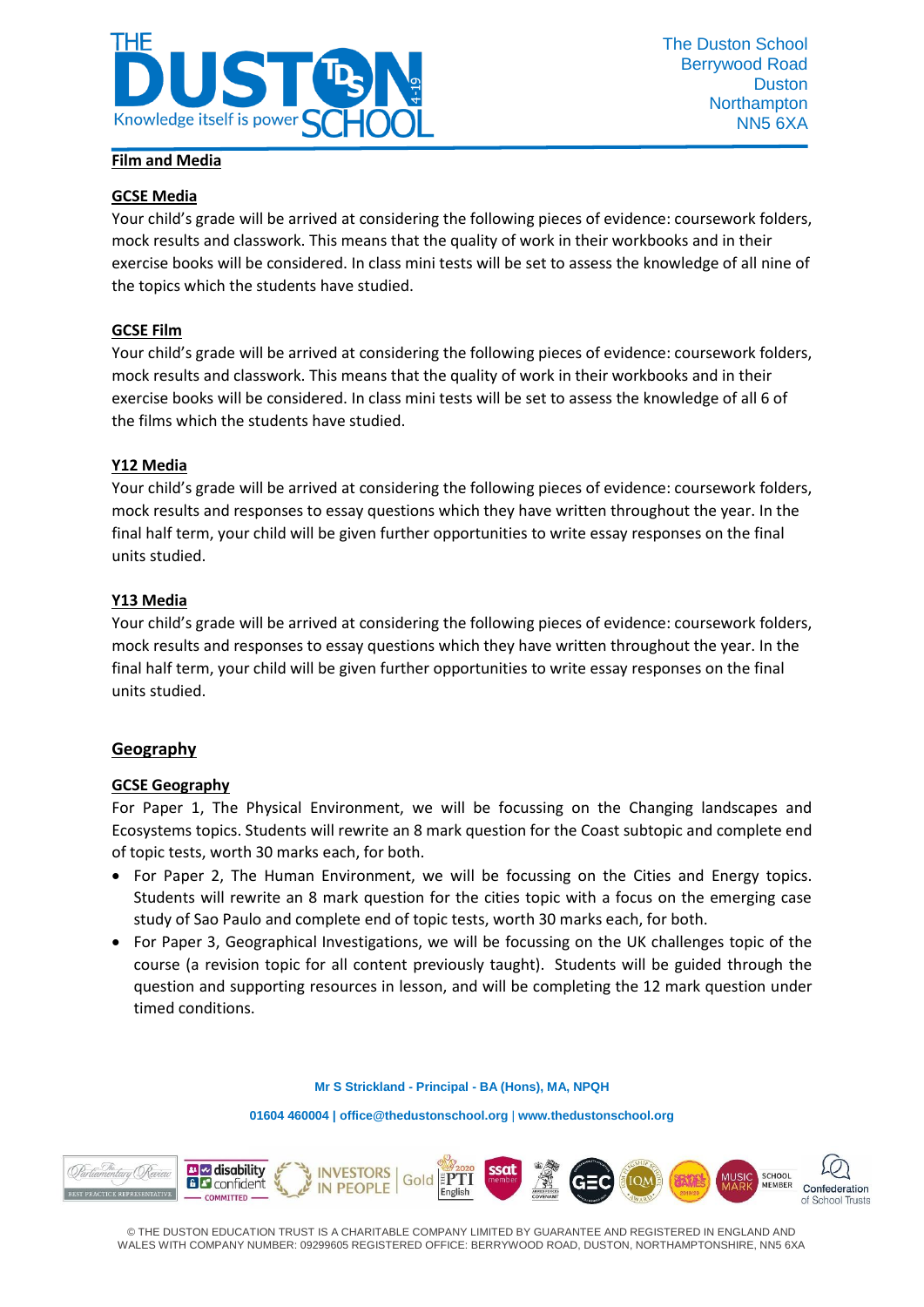

### **A Level Geography**

- For Paper 1, Physical Geography, we will be focussing on the Tectonics and Coasts topics. Students will complete end of topic tests, worth 56 marks in total, for both.
- For Paper 2, Human Geography, we will be focussing on the Globalisation and Superpowers topics. Students will complete end of topic tests, worth 32 marks in total, for both.
- For Paper 3, Synoptic Paper, students will be guided through the question and supporting resources in lesson, and will be completing the 18 and 24 mark questions under timed conditions.
- A range of 8, 12 and 20 mark questions from the previously taught topics of Health, Human Rights and intervention, Carbon Cycle and Energy security, and The Water Cycle and Water Insecurity will be used.
- The NEA (independent investigation) will also be marked and moderated to be used as evidence.

### **History**

### **GCSE History**

For GCSE History we will use a range of evidence for all units studied taking into account previous work studied and some new in-class assessments detailed below. For paper 1, Medicine and the British sector of the Western Front, students will sit two four mark exam questions and one sixteen mark exam question in class. Students will also sit a fifty mark knowledge test with questions from across the whole paper. For paper 2, Early Elizabethan England, students will sit a four mark exam question and a twelve mark exam question in class. Students will also sit a fifty mark knowledge test with questions from across the whole paper. Finally, students will sit three four mark exam questions for Germany and one eight mark exam question in class. Students will also sit a fifty mark knowledge test with questions from across the whole paper. The exam questions students will sit across all three papers will cover a range of question stems combining sources and knowledge.

#### **A-Level History**

For A-Level History there will a range of evidence for all units studied to formulate a student's final grade. Students have already completed a wide range of essays for each of their units (Germany, Italy and Warfare) which will be taken into consideration. In addition, students will sit two essays per unit of work in the upcoming weeks with a range of source questions and knowledge based essay questions asked. Student's coursework will also be used to formulate their final grade.

#### **A-Level Politics**

For A-Level Politics there will be a range of evidence used to formulate a student's final grade. Students have already completed essays for UK Politics, Ideologies and US Government and Politics. In addition to this, students will sit one additional UK Politics essay in class, two US Government and Politics thirty mark essays along with two twelve mark questions from this paper. Students will also answer three ideologies questions covering core ideologies and non-core ideologies.

**Mr S Strickland - Principal - BA (Hons), MA, NPQH**

**01604 460004 [| office@thedustonschool.org](mailto:office@thedustonschool.org)** | **[www.thedustonschool.org](http://www.thedustonschool.org/)**

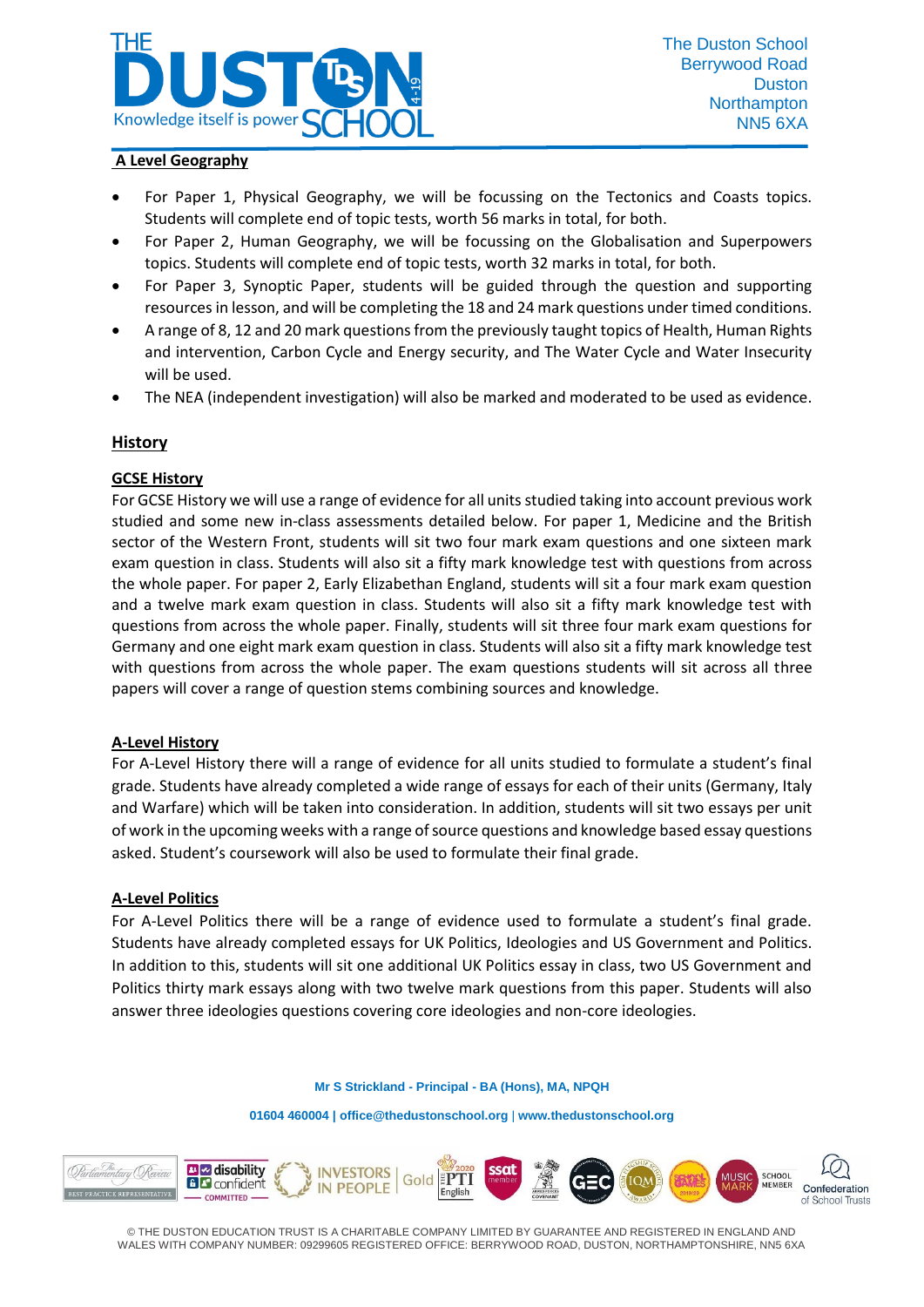

### **Maths**

#### **GCSE Maths**

For the remainder of year 11's time at TDS, pupils will continue to finish their Data and Statistics workbook this side of Easter. Teachers will then use lesson time to bridge gaps in content and revise key topics. After the Easter break, students will have a weekly assessment every Friday for 5 weeks – starting 16<sup>th</sup> April, finishing on the 14<sup>th</sup> May. These assessments will be used along with the two past papers that were undertaken before Christmas to help teachers determine a final grade. We recommend students still complete past papers on Methodmaths, along with their independent revision, to help prepare for the upcoming assessments.

#### **Post 16 Maths and Further Maths**

Will continue to learn parts of their course that have not yet been covered. Once finished, teachers will choose to cover/recap key topics. Assessments will take place after Easter and will help teachers to determine a final grade, details below:

W/C 19<sup>th</sup> April – Year 12 and 13 Stats Tests (excluding large data set), Year 12 and 13 Further Stats Tests

W/C 26<sup>th</sup> April – Year 12 and 13 Mechanics Tests, Year 12 and 13 Core Pure Test 1 W/C 3<sup>rd</sup> May - Year 12 Pure test 1

W/C 10<sup>th</sup> May – Year 13 Pure Test 1, Year 12 Pure Test 2, Year 12 and 13 Decision Tests W/C 17<sup>th</sup> May - Year 13 Pure Test 2, Year 12 Pure Test 3, Year 12 and 13 Core Pure Test 2

If the outcomes of these tests vary significantly from the results we have from the topic tests completed throughout the year(s), then the topic test results will be incorporated into the grade to reach a more accurate result.

#### **CORE Maths**

Will continue to cover the following topics

|                | <b>Monday Lesson 1</b>  | <b>Monday lesson 2</b> | Tuesday                | Thursday                 |
|----------------|-------------------------|------------------------|------------------------|--------------------------|
| WC $1/3$       | Est Mean                | Exchange rates         | Standard               | VAT/Percentages          |
|                | Stem & Leaf             | Compound               | Deviation              | Income Tax/NI            |
|                |                         | Int/spreadsheets       |                        |                          |
|                |                         | Paper $1 - Q3 & 6$     |                        |                          |
| <b>WC 8/3</b>  | <b>Activity Network</b> | Histograms             | Cascade Diagram        | <b>Critical Analysis</b> |
|                |                         |                        | <b>Gantt Chart</b>     |                          |
| <b>WC 15/3</b> | Paper                   |                        | <b>Misleading Data</b> | Expectation              |
|                |                         |                        |                        |                          |
| <b>WC 22/3</b> | Paper                   |                        | Model Answers Paper 1  |                          |
|                |                         |                        |                        |                          |

#### **Mr S Strickland - Principal - BA (Hons), MA, NPQH**

#### **01604 460004 [| office@thedustonschool.org](mailto:office@thedustonschool.org)** | **[www.thedustonschool.org](http://www.thedustonschool.org/)**

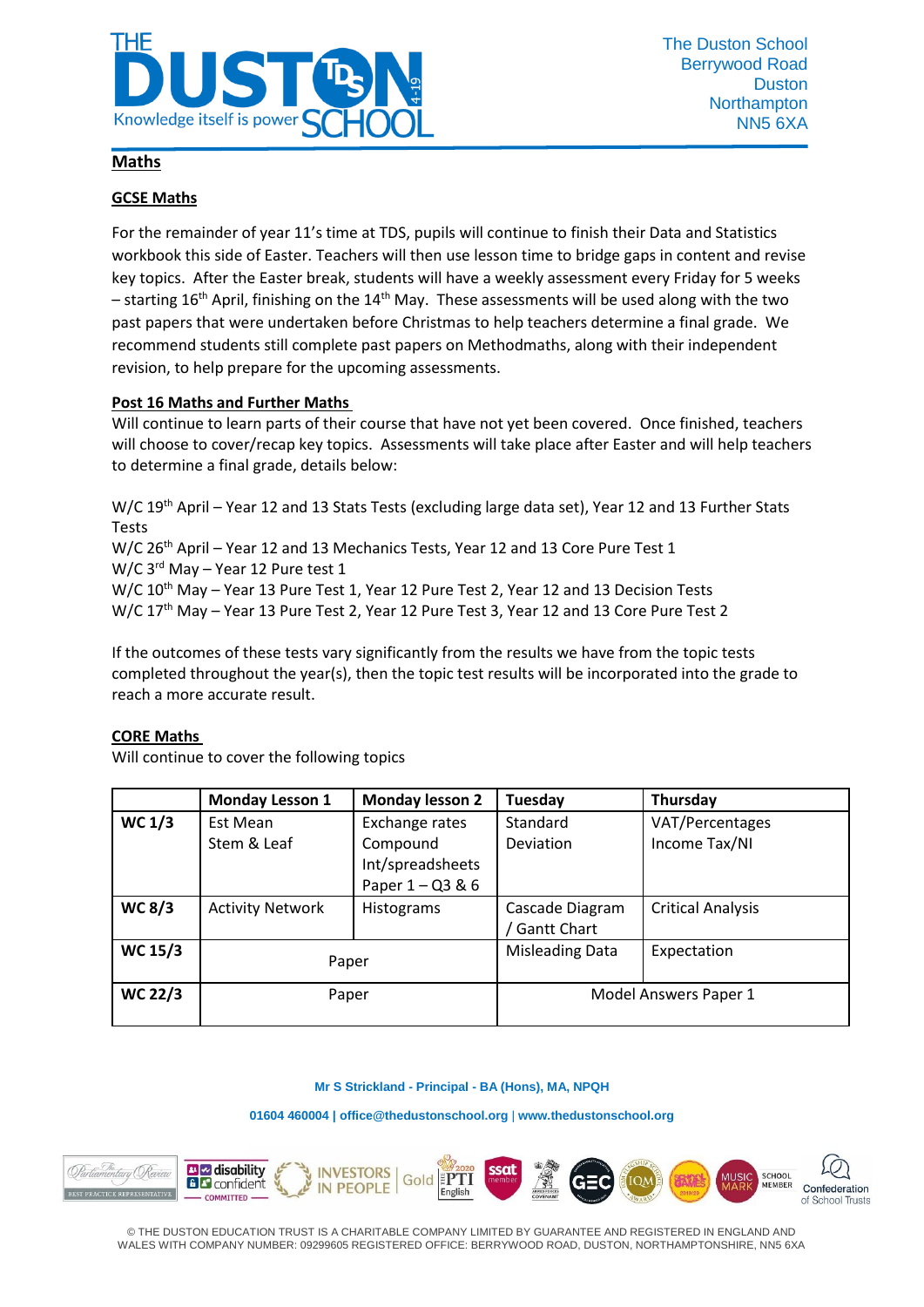

CORE Maths Pupils will also sit assessments that will contribute their grade awarded ad follows:  $W/C$  15<sup>th</sup> March W/C 22nd March W/C 19<sup>th</sup> April W/C 26<sup>th</sup> April W/C 10<sup>th</sup> April W/C 17<sup>th</sup> April

## **Music and Performing Arts Faculty**

#### **Year 11 GCSE Music**

The TAG will be based on a holistic approach, taking into account the weightings of the three components of the course. C1 Performing & C2 Composing – pupils already have a banked performance and composition but will be given the opportunity to improve their marks. C3 Exam – pupils have a banked set of assessed exam listening questions and will spend lesson time focussing on adding to a bank of assessed exam dictation and essay questions.

#### **Year 11 BTEC Performing Arts**

Pupils have already completed Components 1 and 2 which have been assessed and graded. They are currently working on Component 3 which they will continue to do, in order to create a bank of evidence of both written and practical work. This will be marked according to the marking criteria to give a TAG for the whole qualification.

#### **Modern Foreign Languages**

Year 11 portfolio of evidence to include:

- Twice weekly vocab tests 12 in total
- Four writing assessments either at foundation or higher level
- One listening assessment
- One reading assessment
- A teacher assessed speaking grade, pass, merit or distinction

**Mr S Strickland - Principal - BA (Hons), MA, NPQH**

**01604 460004 [| office@thedustonschool.org](mailto:office@thedustonschool.org)** | **[www.thedustonschool.org](http://www.thedustonschool.org/)**

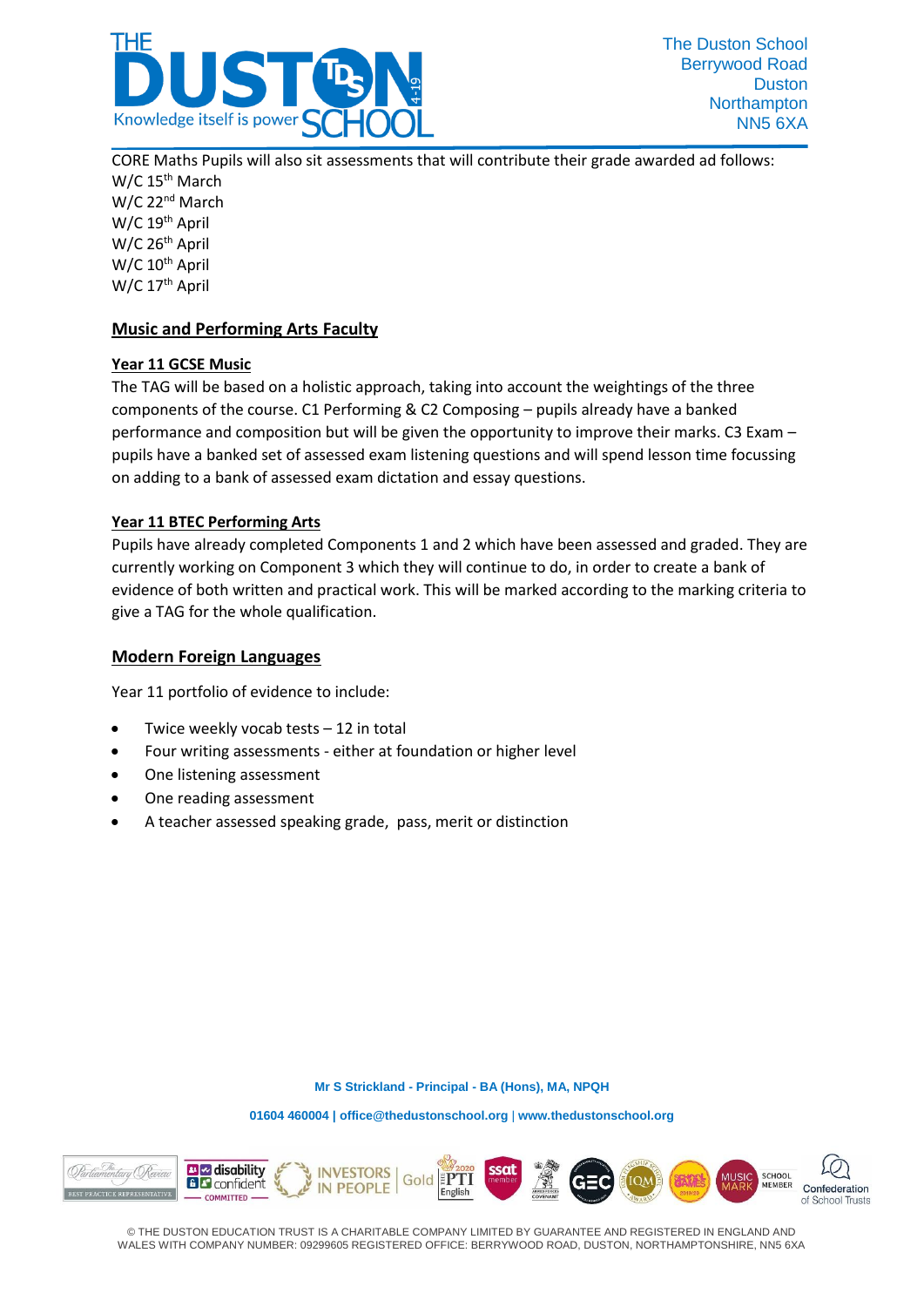

### Year 11 - 8 week plan

| Week beginning 15 <sup>th</sup> March        |                             |                   |                      |  |  |  |  |  |
|----------------------------------------------|-----------------------------|-------------------|----------------------|--|--|--|--|--|
| Theme: Identity and culture 1                |                             |                   |                      |  |  |  |  |  |
| Lesson 1                                     | Lesson 2                    | Homework          | Further study        |  |  |  |  |  |
| Vocab test 1                                 | Vocab test 2                | Reading questions | Seneca/ BBCBitesize  |  |  |  |  |  |
| Listening questions and                      | Guided writing question     |                   |                      |  |  |  |  |  |
| feedback in class                            |                             |                   |                      |  |  |  |  |  |
| Week beginning 22 <sup>nd</sup> March        |                             |                   |                      |  |  |  |  |  |
| Theme: Identity and culture 2                |                             |                   |                      |  |  |  |  |  |
| Lesson 1                                     | Lesson 2                    | Homework          | Further study        |  |  |  |  |  |
| Vocab test 3                                 | Vocab test 4                | Literary texts    | Seneca / BBCBitesize |  |  |  |  |  |
|                                              |                             | booklet to        |                      |  |  |  |  |  |
|                                              |                             | complete over     |                      |  |  |  |  |  |
|                                              |                             | holidays          |                      |  |  |  |  |  |
| Reading homework marking and<br>feedback     | <b>Writing assessment 1</b> |                   |                      |  |  |  |  |  |
| Listening questions and                      |                             |                   |                      |  |  |  |  |  |
| feedback in class                            |                             |                   |                      |  |  |  |  |  |
| <b>Easter hols</b>                           |                             |                   |                      |  |  |  |  |  |
| Week beginning 12 <sup>th</sup> April        |                             |                   |                      |  |  |  |  |  |
| <b>Theme: School 1</b>                       |                             |                   |                      |  |  |  |  |  |
| Lesson 1                                     | Lesson 2                    | Homework          | Further study        |  |  |  |  |  |
| Vocab test 5                                 | Vocab test 6                | Reading questions | Seneca/BBCBitesize   |  |  |  |  |  |
| Listening questions and                      | Guided writing question     |                   |                      |  |  |  |  |  |
| feedback in class                            |                             |                   |                      |  |  |  |  |  |
| Week beginning 19th April                    |                             |                   |                      |  |  |  |  |  |
| <b>Theme: School 2</b>                       |                             |                   |                      |  |  |  |  |  |
| Lesson 1                                     | Lesson 2                    | Homework          | Further study        |  |  |  |  |  |
| Vocab test 7                                 | Vocab test 8                | Reading questions | Seneca/BBCBitesize   |  |  |  |  |  |
| Reading homework marking and<br>feedback     |                             |                   |                      |  |  |  |  |  |
| Listening questions and                      | <b>Writing assessment 2</b> |                   |                      |  |  |  |  |  |
| feedback in class                            |                             |                   |                      |  |  |  |  |  |
| Week beginning 26 <sup>th</sup> April        |                             |                   |                      |  |  |  |  |  |
| Theme: Local area, holiday and travel 1      |                             |                   |                      |  |  |  |  |  |
| Lesson 1                                     | Lesson 2                    | Homework          | Further study        |  |  |  |  |  |
| Vocab test 9                                 | Vocab test 10               | Reading questions | Seneca/BBCBitesize   |  |  |  |  |  |
| Reading homework marking and                 | Guided writing question     |                   |                      |  |  |  |  |  |
| feedback                                     |                             |                   |                      |  |  |  |  |  |
| Listening questions and<br>feedback in class |                             |                   |                      |  |  |  |  |  |
| Week beginning 3rd May (BH Monday)           |                             |                   |                      |  |  |  |  |  |

#### **Mr S Strickland - Principal - BA (Hons), MA, NPQH**

#### **01604 460004 [| office@thedustonschool.org](mailto:office@thedustonschool.org)** | **[www.thedustonschool.org](http://www.thedustonschool.org/)**

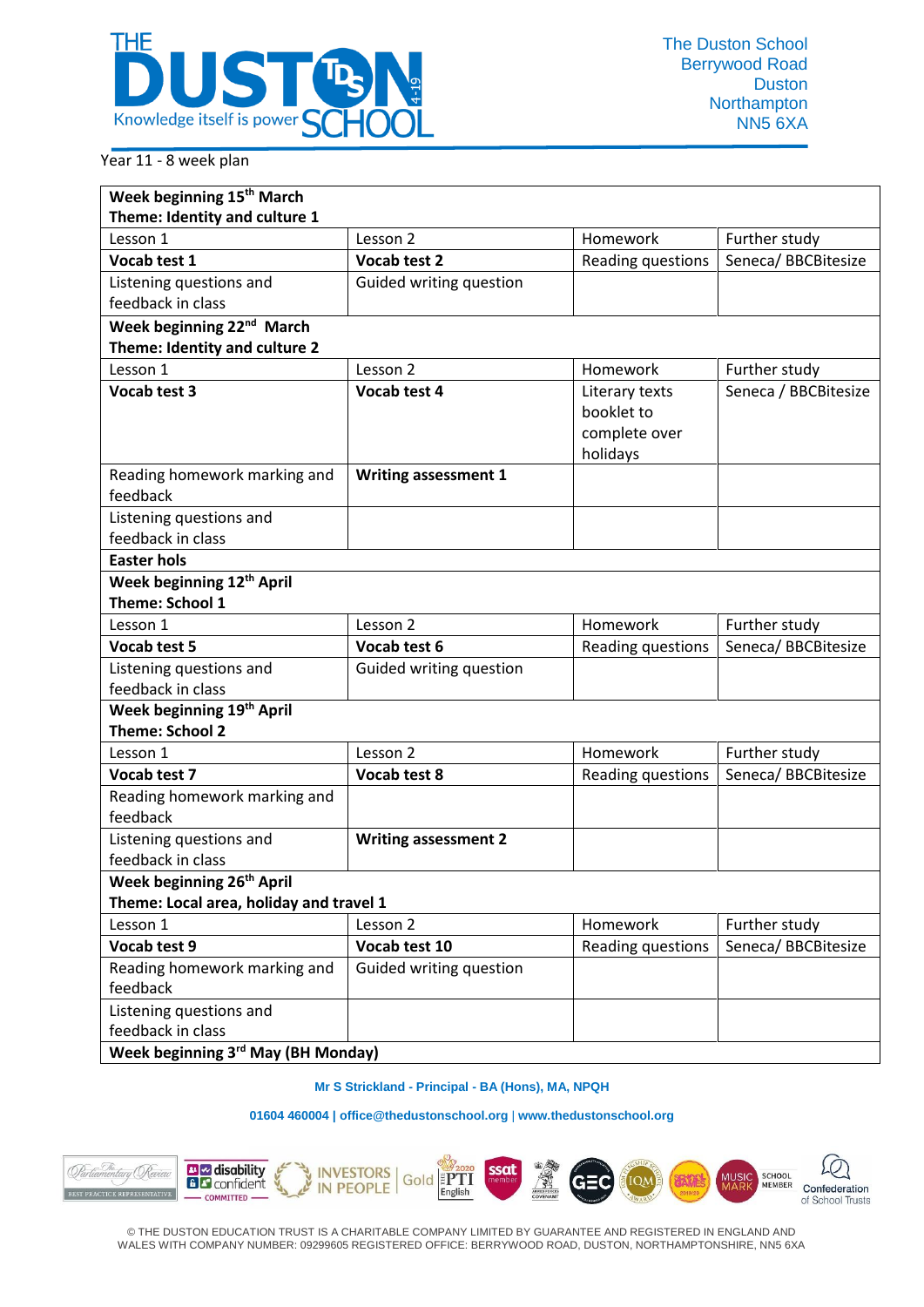

| Theme: Local area, holiday and travel 2                                                |                             |                   |                    |  |  |  |  |
|----------------------------------------------------------------------------------------|-----------------------------|-------------------|--------------------|--|--|--|--|
| Lesson 1                                                                               | Lesson 2                    | Homework          | Further study      |  |  |  |  |
| Vocab test 11                                                                          | Vocab test 12               | Reading questions | Seneca/BBCBitesize |  |  |  |  |
| Reading homework marking and                                                           | <b>Writing assessment 3</b> |                   |                    |  |  |  |  |
| feedback                                                                               |                             |                   |                    |  |  |  |  |
| Listening questions and                                                                |                             |                   |                    |  |  |  |  |
| feedback in class                                                                      |                             |                   |                    |  |  |  |  |
| Week beginning 10 <sup>th</sup> May                                                    |                             |                   |                    |  |  |  |  |
| Assessment of all themes covered so far in listening and reading                       |                             |                   |                    |  |  |  |  |
| Lesson 1                                                                               | Lesson 2                    | Homework          | Further study      |  |  |  |  |
| <b>Listening assessment</b>                                                            | <b>Reading assessment</b>   | Reading questions | Seneca/BBCBitesize |  |  |  |  |
|                                                                                        |                             |                   |                    |  |  |  |  |
| Week beginning 17th May                                                                |                             |                   |                    |  |  |  |  |
| Theme: Future aspirations, study and work                                              |                             |                   |                    |  |  |  |  |
| Lesson 1                                                                               | Lesson 2                    | Homework          | Further study      |  |  |  |  |
| Reading homework marking and                                                           | <b>Writing assessment 4</b> |                   |                    |  |  |  |  |
| feedback x 2                                                                           |                             |                   |                    |  |  |  |  |
| Last writing preparation                                                               |                             |                   |                    |  |  |  |  |
| Week beginning 24 <sup>th</sup> May                                                    |                             |                   |                    |  |  |  |  |
| Feedback for assessment of all themes in listening and reading / collation of evidence |                             |                   |                    |  |  |  |  |
| Lesson 1                                                                               | Lesson 2                    |                   |                    |  |  |  |  |
| Feedback Listening assessment                                                          | <b>Feedback Reading</b>     |                   |                    |  |  |  |  |
|                                                                                        | assessment                  |                   |                    |  |  |  |  |
| May half term                                                                          |                             |                   |                    |  |  |  |  |

## **World Studies Faculty**

#### **A-level Sociology**

Evidence informing teacher assessments will come primarily from three upcoming assessments that will be spread over the next eight weeks. These assessments are partial exam papers and students will be given guidance on the specific types of questions they will be assessed on. Assessments are planned for the following dates;

- Thursday  $25<sup>th</sup>$  March Education topic
- Thursday  $29<sup>th</sup>$  April Families topic
- Thursday  $20<sup>th</sup>$  May Beliefs

The content / topics that students will be assessed on will be on material that has been taught exclusively face to face (to mitigate the differing impact of lockdown on students) and also covers at least two thirds of the curriculum content they would've been assessed on in normal exam circumstances. In addition to the upcoming three assessments, previous results of class assessments

#### **Mr S Strickland - Principal - BA (Hons), MA, NPQH**

**01604 460004 [| office@thedustonschool.org](mailto:office@thedustonschool.org)** | **[www.thedustonschool.org](http://www.thedustonschool.org/)**

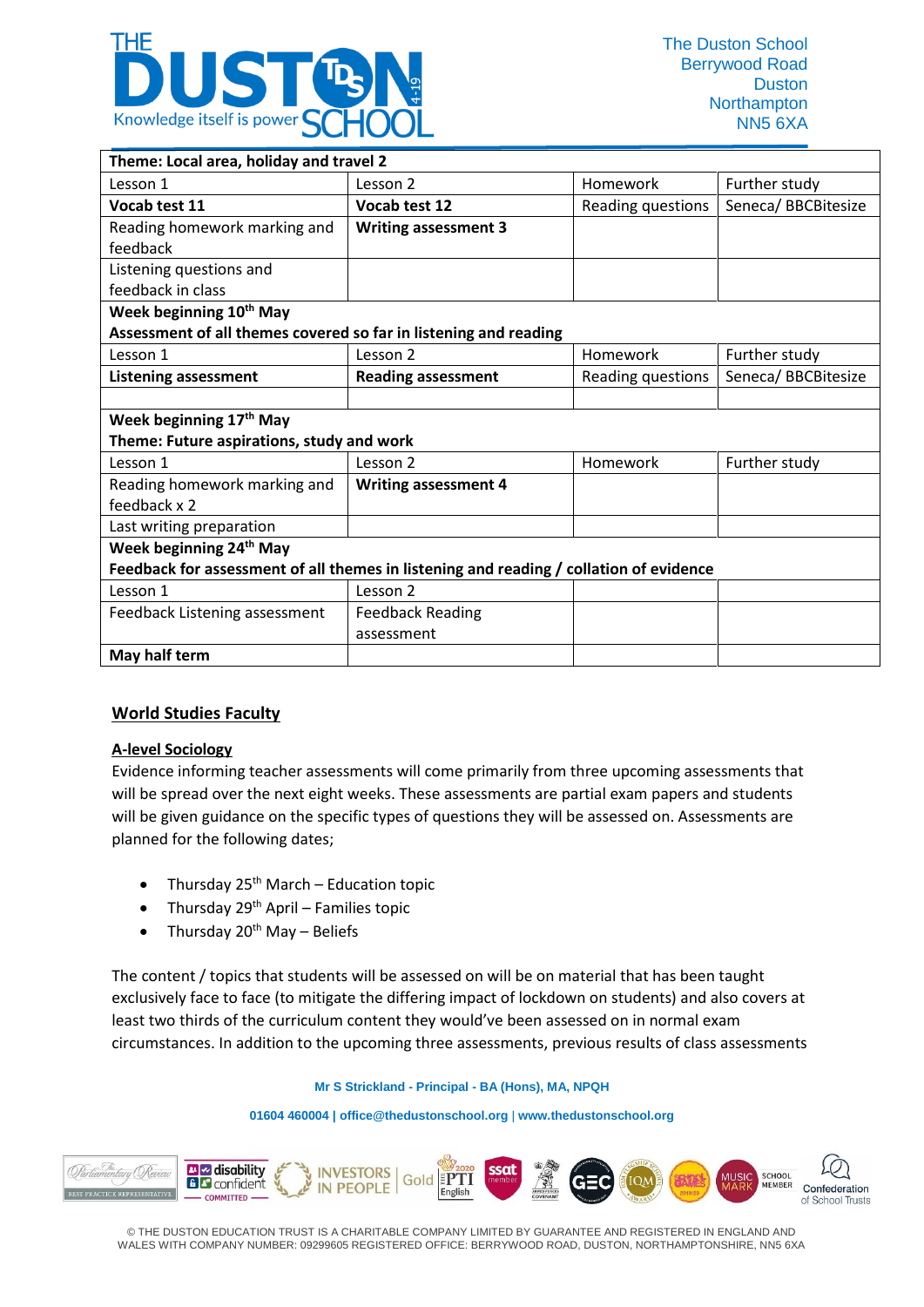

will also be used to come to a holistic judgement on a final grade. Students will need to submit physical copies of previous marked work which will be part of an evidence portfolio in the eventuality of an appeal.

### **AS Sociology**

Evidence informing teacher assessments will come primarily from two upcoming assessments that will be spread over the next eight weeks. These assessments are partial exam papers and students will be given guidance on the specific types of questions they will be assessed on. The first assessment will be completed on the week commencing the  $12<sup>th</sup>$  April and the second assessment will be completed on the week commencing the 3<sup>rd</sup> May. In addition to the upcoming two assessments, previous results of class assessments will also be used to come to a holistic judgement on a final grade. Students will need to submit physical copies of previous marked work which will be part of an evidence portfolio in the eventuality of an appeal.

#### **A Level Psychology**

Evidence informing teacher assessments will come primarily from four upcoming assessments that will be spread over the next eight weeks. The dates of the assessments are;

- $26<sup>th</sup>$  March Approaches
- $\bullet$  23<sup>rd</sup> April Research methods
- 7<sup>th</sup> May Social influence with research methods
- $\bullet$  18<sup>Th</sup> May Attachment

The content / topics that students will be assessed on will be on material that has been taught primarily face to face (to mitigate the differing impact of lockdown on students) and covers the 'core units' of the curriculum. In addition to the above four assessment, evidence will also consist of student results in previous class assessments to aid us in reaching a holistic judgement on their final grades. Students will need to submit physical copies of previous marked work which will be part of an evidence portfolio in the eventuality of an appeal.

#### **AS Psychology**

Evidence informing teacher assessments will come primarily from three upcoming assessments that will be spread over the next eight weeks. The first assessment (approaches topic) will be completed on the week commencing the 22nd March, the second assessment (social influence) will be completed on the week commencing the 19<sup>th</sup> April and the last assessment (Attachment), will be completed the week commencing the 3<sup>rd</sup> May.

The content / topics that students will be assessed on will be on material that has been taught primarily face to face (to mitigate the differing impact of lockdown on students) and covers all of the units that will have been taught at the time of these assessments. In addition to the above three assessment, evidence will also consist of student results in previous class assessments to aid us in

**Mr S Strickland - Principal - BA (Hons), MA, NPQH**

**01604 460004 [| office@thedustonschool.org](mailto:office@thedustonschool.org)** | **[www.thedustonschool.org](http://www.thedustonschool.org/)**

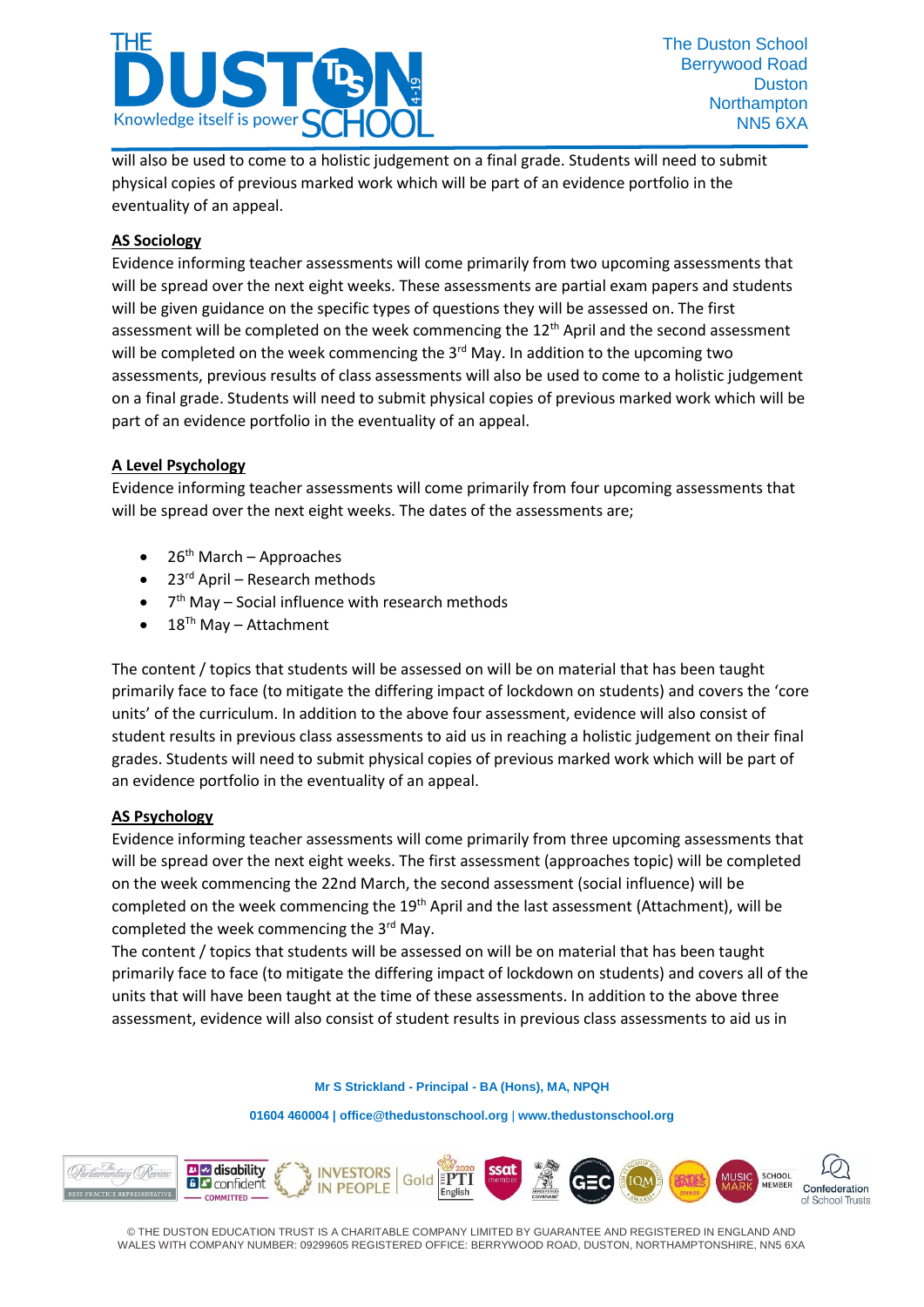

reach a holistic judgement on their final grade. Students will need to submit physical copies of previous marked work which will be part of an evidence portfolio in the eventuality of an appeal.

### **GCSE Citizenship**

Grades will be allocated using a range of evidence for Citizenship Studies, after gathering a portfolio of evidence that the students have completed during their GCSE studies, and reviewing these pieces of work to determine an overall GCSE grade. The portfolio evidence of student work will include assessments that were undertaken by the students as they were completing units of work from the GCSE Citizenship Studies course.

Two full assessments, which are based upon content that is used in Citizenship studies exams, have already been completed by the students. These two assessments will form part of the collection of work that will be included in the portfolio of evidence that will be drawn upon to determine the students' final grade. In the first week of Term 5 the students will complete another full assessment, based upon the content from the 'Life in Modern Britain' course that has been taught in Year 11, that will be added to the portfolio of evidence to determine the final grade, and in weeks five and six of Term 5 the students will complete a final extended assessment, comprising of two full assessment papers, that covers aspects of work from the 'Rights and Responsibilities', 'Politics and Participation' and 'Active Citizenship' units of work, based upon the content that has been taught during the course so far. The final pieces of work that will be included in the portfolio of evidence will be aspects of the students' work completed in the workbooks, including examples of 8 mark extended writing questions that have been completed throughout the course.

### **Health & Social Care - Single and Double Award**

H&SC students will be assessed on 100% of the course as originally planned. Students should continue to complete coursework to the highest standard possible. All coursework should be finalised by the Easter break (26<sup>th</sup> March). We shall soon receive feedback from the exam board regarding grades for assessments sat earlier in the year. It is anticipated that students required to resit this assessment shall do so in school through a series of assessments equivalent in size and format to normal examinations. Students will be supported between  $12<sup>th</sup>$  April and  $17<sup>th</sup>$  May to prepare for assessments which will take place in the week beginning  $17<sup>th</sup>$  May. Please be aware that we are awaiting further information from the H&SC exam board. Should this plan be changed for any reason we will update parents and students as soon as possible.

#### **Child Development & Care**

Child Development and Care students will be assessed on 100% of the course as originally planned. Students should continue to complete coursework to the highest standard possible. All coursework should be finalised by the Easter break ( $26<sup>th</sup>$  March). Students are urged to bring in any and all coursework for marking and moderation as soon as possible.

After the Easter break students will then be supported and prepared for two assessments to be taken at the end of Term 5. These assessments will be equivalent in size/format to normal examination papers and worth 50% of the course. These assessments will take place in the weeks beginning  $10^{th}$  May and  $17^{th}$  May.

#### **Mr S Strickland - Principal - BA (Hons), MA, NPQH**

#### **01604 460004 [| office@thedustonschool.org](mailto:office@thedustonschool.org)** | **[www.thedustonschool.org](http://www.thedustonschool.org/)**

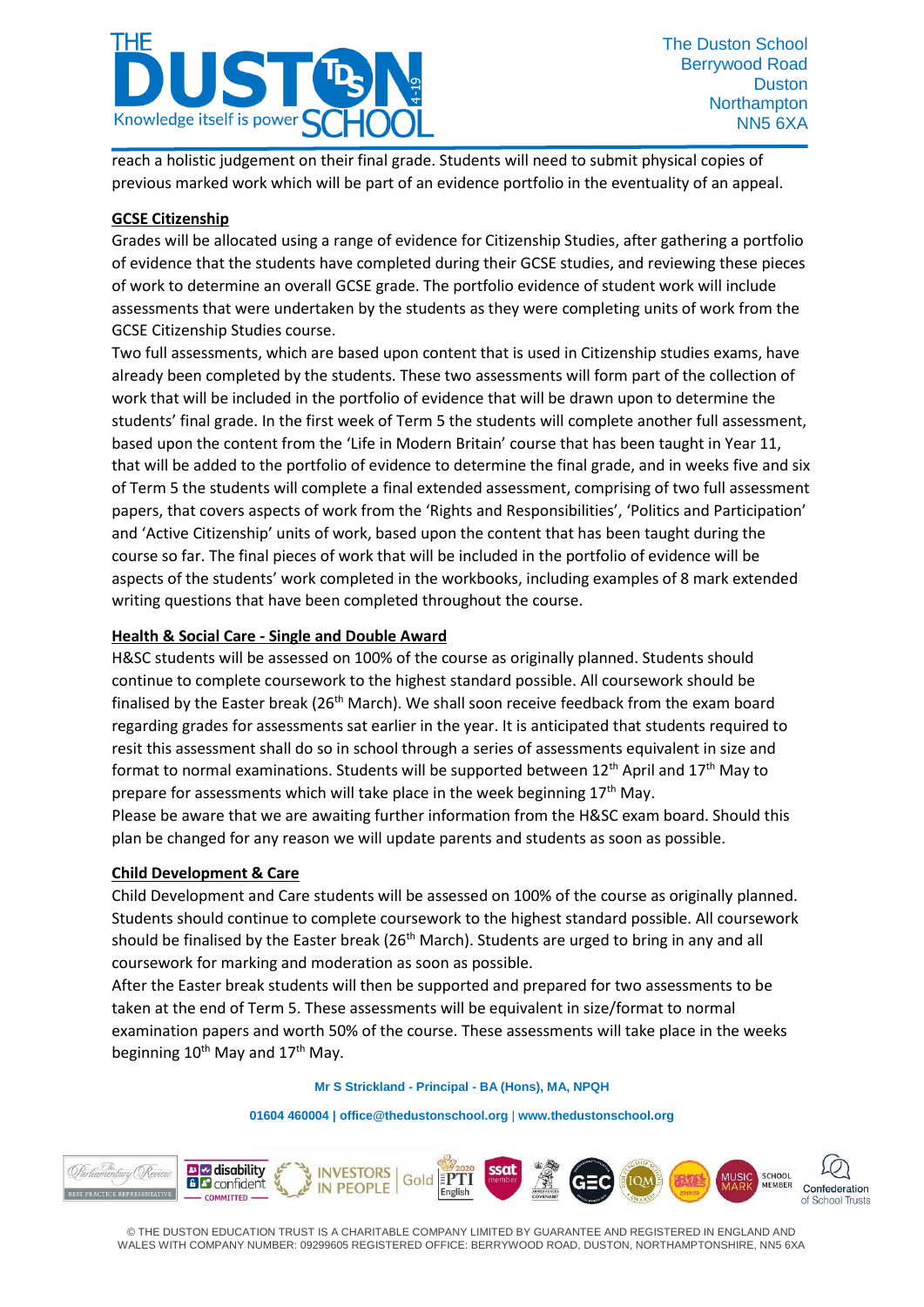

Please be aware that we are awaiting further information from the Child Development and Care exam board. Should this plan be changed for any reason we will update parents and students as soon as possible.

## **Science Faculty GCSE and A-level GCSE**

- Students have completed the GCSE content so are ready for the next stage.
- Paper 2 content was primarily covered during the first lockdown (March-June 2020) and from Sept-Dec 2020 during which time there was considerable disruption to learning.
- Therefore assessing students on paper 2 at this stage is likely to disadvantage students.
- Students will primarily be assessed on paper 1 assessments during April/May 2021. These will consist of full exam papers (2019) for Biology, Chemistry and Physics and completed during a 2 hour double lesson so that there is sufficient time for all students to complete the paper including those that require extra time. We have historically used paper 1 mock exams in January to inform predicted grades for the summer exams which have been broadly in line with outcomes.
- Students will not receive the papers or marks once completed.
- Students have also completed mini tests during Year 10 and Year 11 which will also be used as supporting evidence. These are 20-30 mark assessments based on each topic completed every two weeks. Additional mini tests for biology, chemistry and physics paper 1 during March-May 2021 as supporting evidence. These will be 30 marks covering a limited range of questions from paper 1.
- Student workbooks completed during March-May 2021 will be used to support the final grade decision.

## **A-level – Y13**

- Students have completed the vast majority of the A-level course.
- Students will not be assessed on the content that has not been covered.
- Students will sit mini mock exams using 2019/2020 papers (not including content that has not been covered). Paper 1 and Paper 2 will be split into a multiple choice section and two written answer sections to be completed during three lessons each to allow sufficient time. The unified paper will be split into two sections to be completed in two lessons.
- Year 12 Mock exams will also be used as supporting evidence.
- Students have also completed end of topic assessments / other assessments that will also be used as supporting evidence.
- Practical Endorsement portfolios will also be used as supporting evidence.
- Students will not receive the papers or marks once completed

#### **Mr S Strickland - Principal - BA (Hons), MA, NPQH**

**01604 460004 [| office@thedustonschool.org](mailto:office@thedustonschool.org)** | **[www.thedustonschool.org](http://www.thedustonschool.org/)**